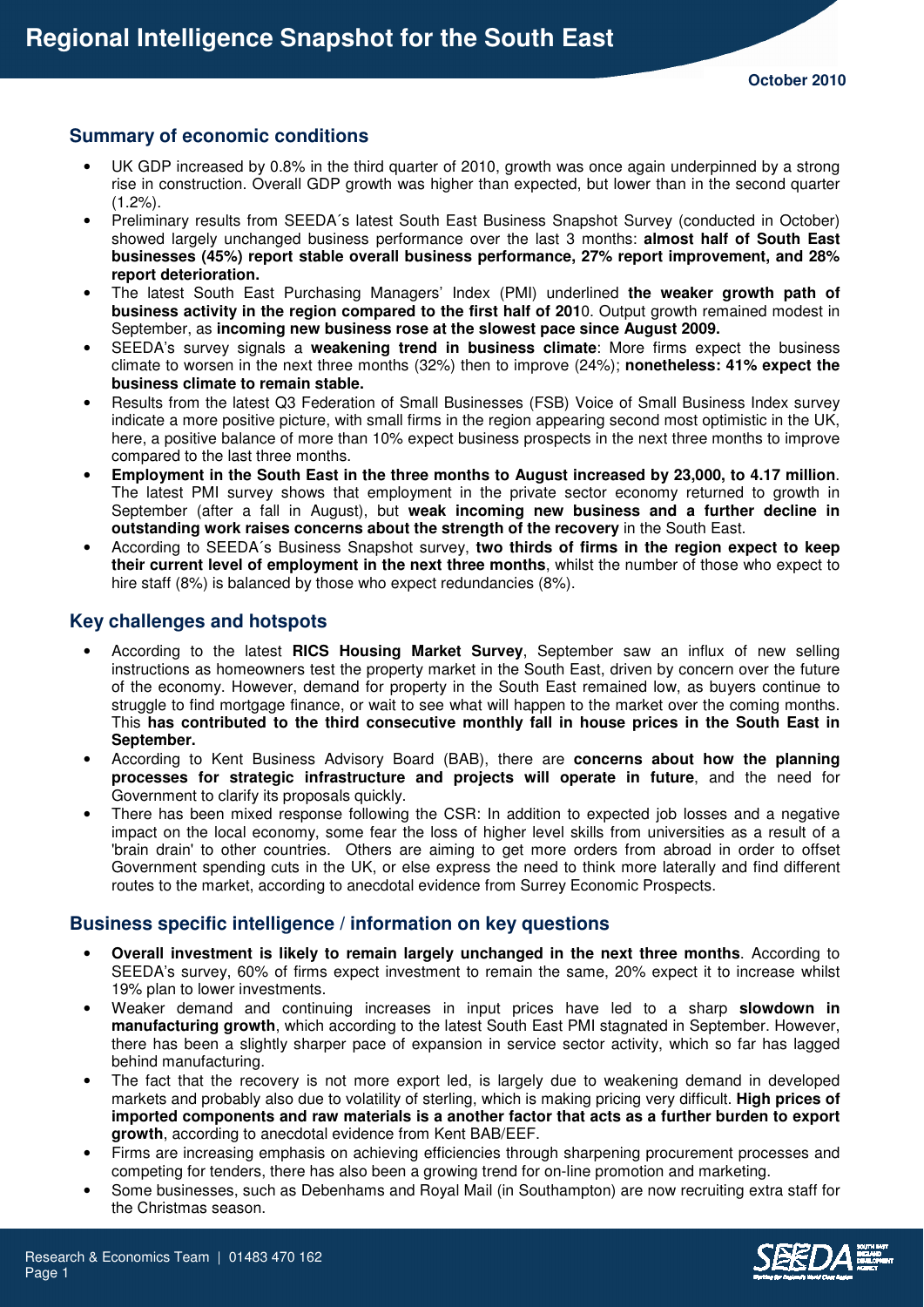# **Annex - Sectoral Overview**

### **Manufacturing**

According to the latest release from the Office for National Statistics (ONS), manufacturing output in the UK grew at 1% in Q3 2010, but growth slowed down compared to the previous quarter (1.6%).

According to preliminary results from SEEDA's Business Snapshot Survey (conducted in October 2010)<sup>1</sup>, the majority of manufacturing firms in the South East (44%) report stable business performance over the last three months. However, a third (32%) of manufacturing companies in the region report worsening overall business performance over the last three months.

Looking forward, half of the sector's firms (52%) expect the economic conditions to remain the same in the short term, but a third of manufacturing firms (33%) expect the business climate to worsen over the next 3 months. Overall investment intensions in the manufacturing sector are likely to remain stable in the next three months, according to SEEDA's survey.

However, the majority of manufacturing firms (43%) have reported lower cash flow level during the past 3 months. This is corroborated by the Kent Economic Board which suggests that many companies are extending their payment terms to 90 days – particularly the large food producers and super markets – and this makes cash flow budgeting extremely challenging for small business.

Some reassuring news come from employment in the manufacturing sector, the vast majority (78%) of firms in the sector has kept employment levels stable in the last three months, and expect this to remain so in the next three months.

However, some manufacturing companies seem to be faring relatively well in the South East. In the automotive industry, for example, business specific intelligence indicates that **Mini**'s new Countryman model has helped the company record its best ever September sales. Figures released by parent company BMW show 25,222 cars were sold globally, a rise of 1.9 per cent on the same month last year.

In the aerospace industry some firms are besides considering further expansion of their business. For instance, business specific shows that **Surrey Satellite Technology Ltd (SSTL)** will have a new £10m technical facility in Guildford. In partnership with the University of Surrey's research park, the new 3,700sq-m facility, expected to open in April opposite SSTL's headquarters, will house approximately 40 permanent staff and anything up to 100 further project specific staff at key periods

### **Construction**

According to the latest statistics from the ONS, construction output grew by 4% in quarter 3, but substantially slower than in the previous quarter (9.5%).

However, construction made one of the largest contributions to GDP growth in the UK, accounting for 0.2 percentage points out of an overall growth of 0.8 %.

Preliminary results from SEEDA's latest Business Snapshot Survey show that 41% of firms in the construction sector report stable overall business performance, but 39% say that business performance has declined over the last three months. Moreover, the majority of construction firms (47%) in the South East expect the business climate to worsen, whilst a quarter (32%) expect the business climate to remain stable.

The survey results also indicate that investment intentions are likely to remain low, with a third of companies in the construction sector expecting lower investment (31%) and only 7% planning to increase investment activities.

Anecdotal evidence from the Kent Economic Board suggests that **Skanska** is concerned about levels of consumer confidence. Skanska has been looking at achieving efficiencies through sharpening their procurement processes but the level of capital expenditure has been significantly reduced. In terms of the emerging policy landscape the company is looking for clarity on how the Planning system will be operating in future, particularly for strategic infrastructure projects and the need for some confidence in the Planning system to be quickly established.

L

 $<sup>1</sup>$  650 businesses in the South East where interviewed via telephone. The report will be published in due time.</sup>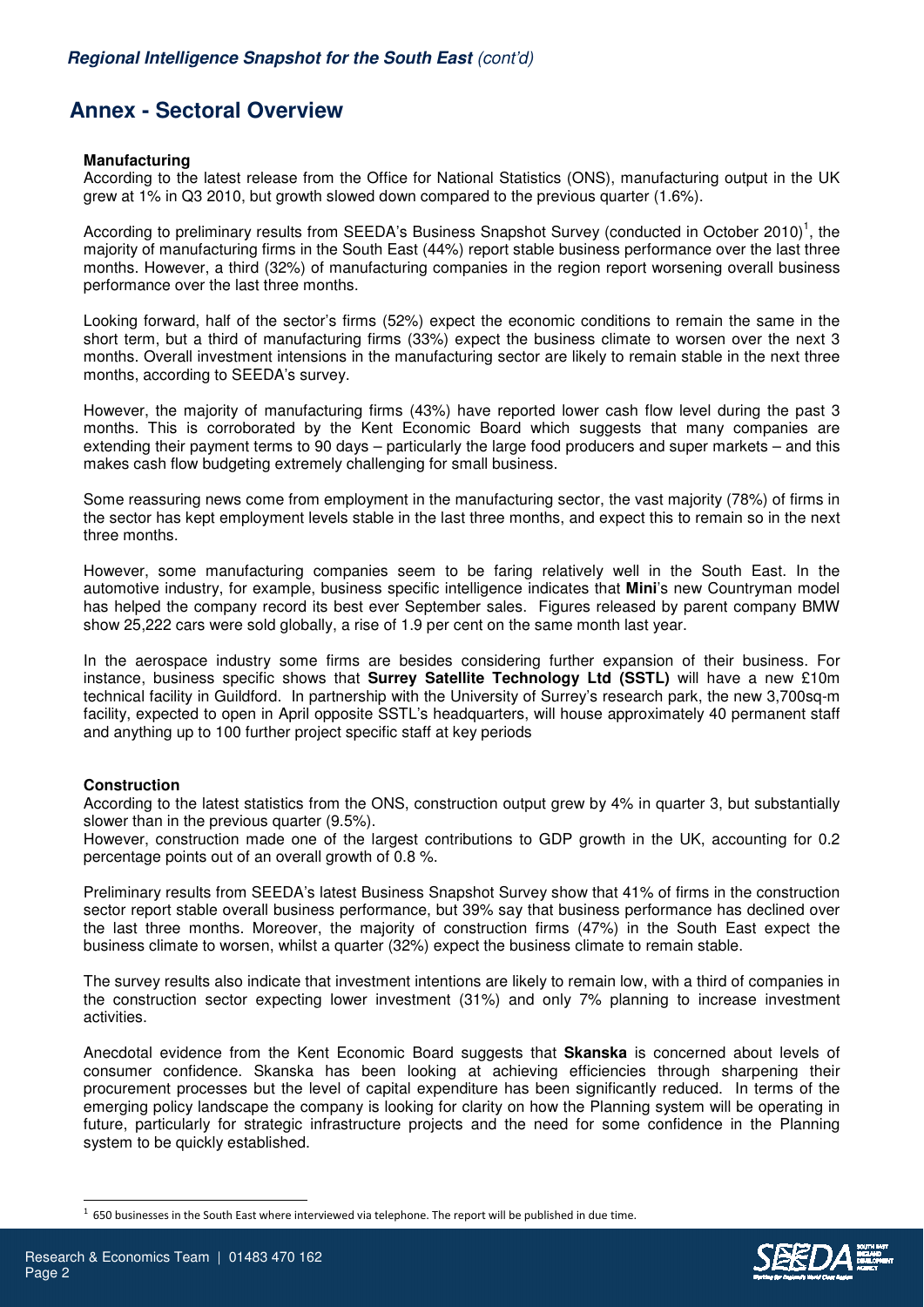## **Regional Intelligence Snapshot for the South East** (cont'd)

#### **Retail, motor trade & wholesale**

The official data on GDP growth in the UK shows that the distribution, hotels and restaurant sector grew marginally by 0.5% in Q3 2010, compared with the previous quarter. Retail made the largest contribution to the increase, although sales volume has been declining over the last 2 months.

According to SEEDA's Business Snapshot Survey, business performance of the retail sector has remained broadly stable (47% of respondents), although 27% of firms reported a weaker performance over the past 3 months. Besides, 86 % of respondents said that the numbers employed has remained the same over the same period of time.

On more positive news, 60% of respondents indicated they expect business investment to remain stable over the next 3 months, followed by 22% of them awaiting a higher trend for the same period of time. This trend is corroborated by business specific intelligence suggesting a number of investment plans and jobs safeguarded across the South East districts. For instance, **Cargo**, the homewares and furniture retailer, has said that there will be no job losses in its Redhill store, despite the branch launching a closing down sale. The store is expected to close its doors at The Belfry at end of this month. Cargo and the German retailer Butlers are combining their product ranges to create a new store trading as 'Butlers by Cargo' in time for Christmas. Similarly, department store **Debenhams** is to create about 50 temporary jobs for the festive season in Milton Keynes as it gears up for the busiest time of year for retailers while **The Range**, a leisure and garden retailer, will open a store in Eastbourne during October generating 150 jobs at the new 29,000 sq ft store.

#### **Hospitality & tourism**

SEEDA's Business Snapshot Survey results show that the bulk of companies in the sector (46%) stated their business performance stayed the same during the past 3 months, while 28% reported worsening conditions over the same period of time. However, 37% of firms expect an improvement in their business climate over the next 3 months, with 37% of them still awaiting the conditions will remain the same.

Anecdotal evidence from the Surrey Economic Partnership indicates that wine sales (from off-licence stores and supermarkets) are growing. Yet, there are some concerns about the rate of closure of pubs, restaurants and bars and as well as the rate of decline in drink sales in pubs and restaurants. Overall, alcohol consumption in the UK is down 1% in the year to date.

In the Tourism industry, the latest figures from the International Passenger Survey (ONS) for the South East reveal a 4% drop in the number of overseas visitors staying overnight in the region for the first six months of the year, compared to the same period last year.

On more positive news, business specific intelligence suggests that there are a number of investment announcements underway that will enhance the tourism infrastructure in the region. For example, work is underway on the £16.3m construction phase of the new £35m **Mary Rose Museum** at Portsmouth Historic Dockyard. Due for completion in autumn 2012, the scheme will see a boat-shaped building constructed over the dry dock that contains the Mary Rose - Henry VIII's flagship. When the new museum opens, more than 19,000 artefacts raised from the bottom of the Solent will be put on show in galleries located on the same level as the ship's main deck. Similarly, **Rother District Council** has announced that work is due to commence on the next stage of a £3.5m scheme to transform the seafront in Bexhill, East Sussex. Kent-based Neilcott Construction will start construction work on the Next Wave scheme along the town's promenade. Plans include the renovation of the Grade II-listed King George V Colonnade, the creation of a new boathouse for Bexhill Rowing Club and the refurbishment of the Metropole Lawns.

#### **Business services & finance**

According to the ONS, output growth in the business services and finance sector slowed to 0.5 % in Q3 2010, compared with an increase of 1% in the previous quarter. The most significant positive contribution was from computer services.

According to preliminary results from SEEDA's Business Snapshot Survey, business services and finance was the sector that saw the highest proportion of respondents (34%) reporting an improvement in their business performance over the past 3 months. The vast majority of businesses (78%) stated their employment levels has remained the same over the past 3 months, in line with the rest of the regions sectors on average. However, business services & finance saw the largest proportion of respondents (12%) reporting a higher trend in employment during the last quarter.

Despite the improved business performance in the business services & finance sector as a whole, the picture is still quite mixed at sub-sectoral level.

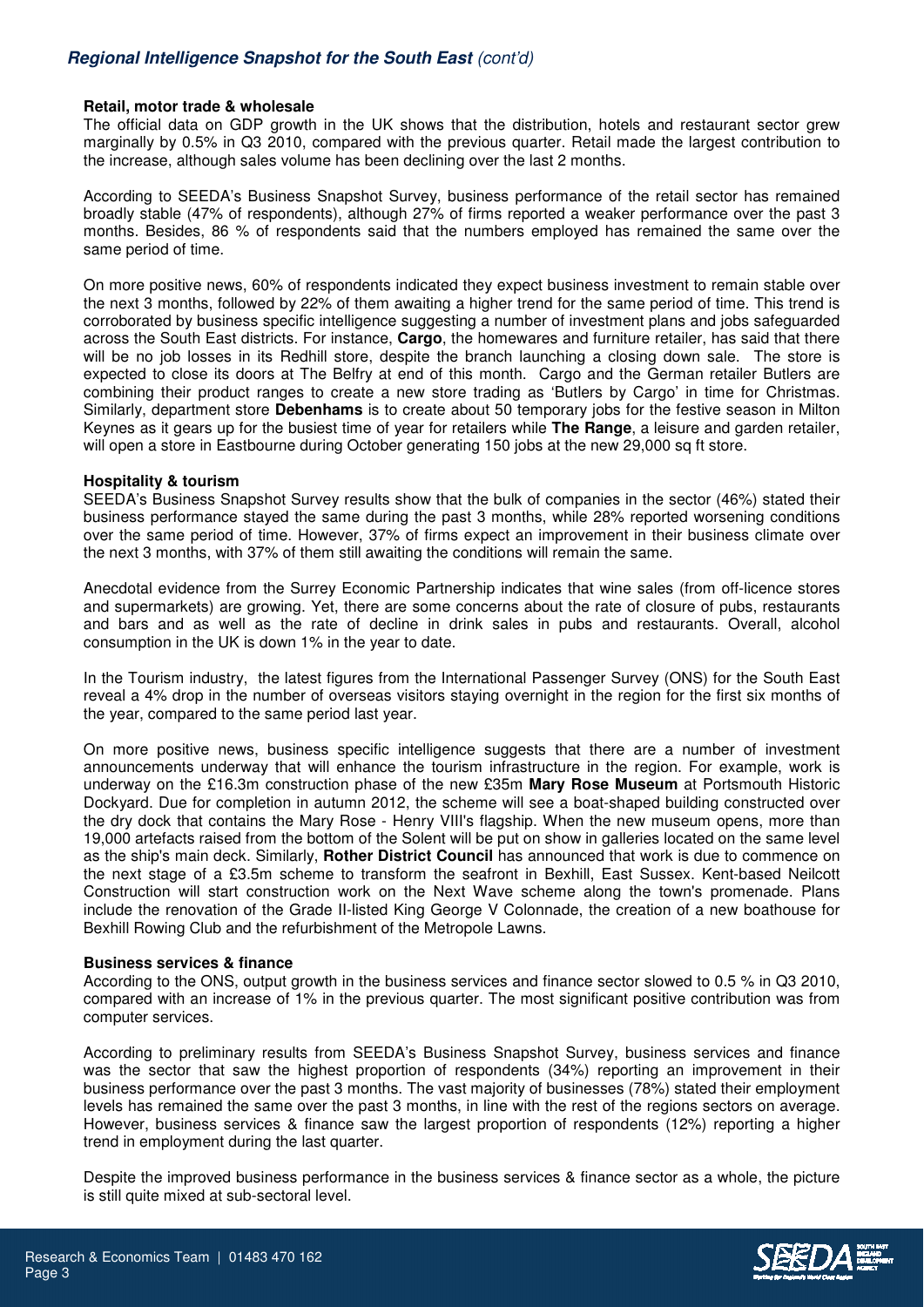# **Regional Intelligence Snapshot for the South East** (cont'd)

On one hand, anecdotal evidence from the Kent Economic Board suggests that in the legal sector there has not been much evidence of return to growth during the past 6 to 12 months. However, dispute resolution and insolvency were still buoyant and, indeed, these are the only areas where there has been some modest recruitment. Likewise, the communication services industry is still to fully recover from recession, as suggested by business specific intelligence. For example, **Vodafone** is to close its Oxfordshire call centre with the loss of 400 jobs. The company said it would shut its site on the Banbury Business Park, Adderbury, next year.

On the other hand, business specific intelligence suggests that some business lines are faring relatively well in the South East. For instance, **Ellacotts and Jones Boughton** will merge, bringing a total of 69 staff together when the deal is rubber stamped in November. The merger will create the largest accountancy business in north Oxfordshire. In addition, a merger of accountancy firms **Whitley Stimpson and Hale Partnership** has been approved, with 55 staff working together under the Whitley Stimpson banner. The picture is quite similar in the environmental consultancy sector with **AEA Technology**, the Harwell-based company, snapping up US rival Eastern Research Group for £60m in cash and shares. The company aims to win more orders in the US than in its home market.

### **Transport & communications**

The latest statistics from the ONS show that the transport & communications sector posted a positive growth of 0.7% in Q3 2010, compared with a decline of 1.5% in the previous quarter. The most significant positive contributions were from land transport and post services.

These national results are broadly in line with business specific intelligence from the South East. For example, **Eurostar**, the operator of international trains between London, Kent and mainland Europe, is gearing up for competition by injecting £700 million in new 200mph trains and a facelift for its existing fleet. At the same time, **Royal Mail** is recruiting 200 more temporary staff in Southampton to handle its bumper festive mail bag. The temporary staff are needed to start work at the beginning at December.

Looking forward, SEEDA's Business Snapshot Survey results indicate that 41% of firms in the sector expect the business climate to remain the same over the next 3 months, followed by 29% expecting improved conditions. Besides, 30% of transport & communications companies are expecting to increase in the overall investment for their business over the next 3 months, more than any other sector in the South East.

### **Redundancy notifications<sup>2</sup>**

The HR1<sup>3</sup> data received from BIS is no longer verified by the Continuing Employment Support Service (CESS). Brokers from CESS excluded any notifications which related to redundancies outside the South East or were simply renewals of contract rather than job losses. Therefore the data may now include national figures and those notified as a result of contract changes.

The total number of redundancies notified in the South East via HR1 forms for October was 9,116. This is a significant increase on the figures reported in September and August, 1,311 and 5,338 respectively. As the data is not checked it includes all of the notifications received by BIS for the South East and therefore may include national redundancies and employees affected by changes to their contracts.

There was a single notification of over 5,000 employees in the service sector in Hampshire in October. However, this figure does include those staff affected by contract changes, therefore it is unclear how many are genuine redundancies. There is also a single notification of nearly 1,300 in the service sector in Berkshire but this may include national redundancies.

Including the single notification of over 5,000 in Hampshire and the 1,300 in Berkshire, over 90% of notifications were in the service sector, including public sector. Manufacturing accounted for 2% of all notifications, construction 2% and retail 3%. Excluding the 5,000 Hampshire and 1,300 Berkshire notifications, the share of redundancies attributed to the service sector (including public sector) is 78%, retail 11%, manufacturing 6% and construction 5%.

 $^3$  Note that this data only captures redundancies of more than 20 employees; some of the job losses are not scheduled to take place until later in 2010; and in some cases the redundancies are happening in another region but are registered in the South East because it is home to the company's headquarters.



l

 $2$  Please note that 'October' data refers to a one-month period from 20/09/2010 to 19/10/2010.